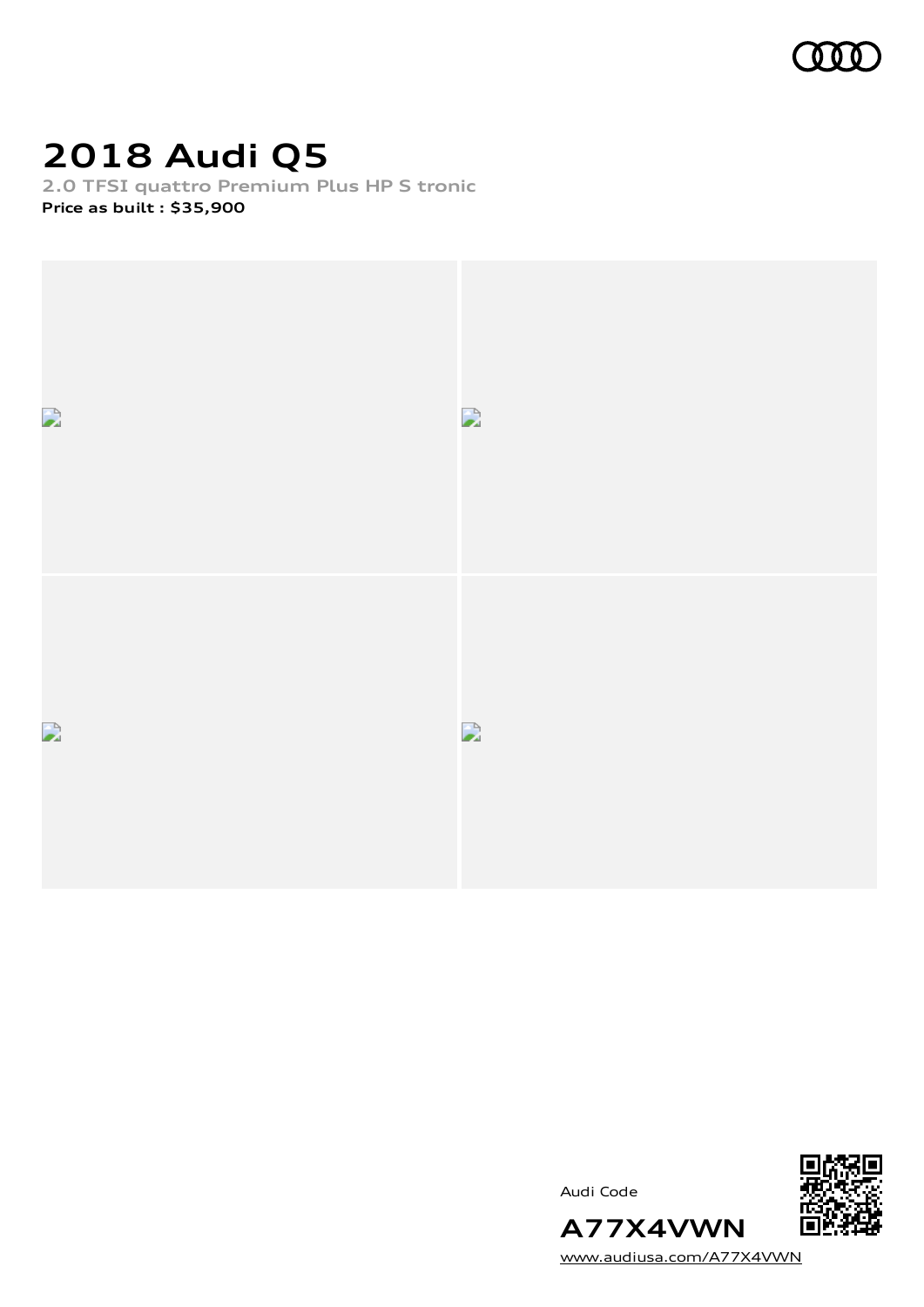# **Audi 2018 Audi Q5**

2.0 TFSI quattro Premium Plus HP S tronic

**Price as buil[t](#page-10-0)** \$35,900

### **Exterior colour**

Florett Silver metallic

# $\overline{\phantom{a}}$

### **Further Information**

| Warranty        |              |
|-----------------|--------------|
|                 | N٥           |
| Mileage         | 20,075 miles |
| Type of vehicle | Used car     |

### **Interior colour**

| Seats     | Black |
|-----------|-------|
| Dashboard | Black |
| Carpet    | Black |
| Headliner | Gray  |

### **Audi Code** A77X4VWN

**Your configuration on www.audiusa.com** [www.audiusa.com/A77X4VWN](https://www.audiusa.com/A77X4VWN)

**Commission number** cc00493a0a0e09716b1d

### **Technical Specifications**

| Engine type                  | Four-cylinder                                 |
|------------------------------|-----------------------------------------------|
| stroke                       | Displacement/Bore and 1,984/82.5 x 92.8 cc/mm |
| Torque                       | 273 @ 1,600 - 4,500 lb-ft@rpm                 |
| Top track speed              | 130 mph mph $1$                               |
| Acceleration (0 - 60<br>mph) | 5.9 seconds seconds                           |
| Recommended fuel             | Premium                                       |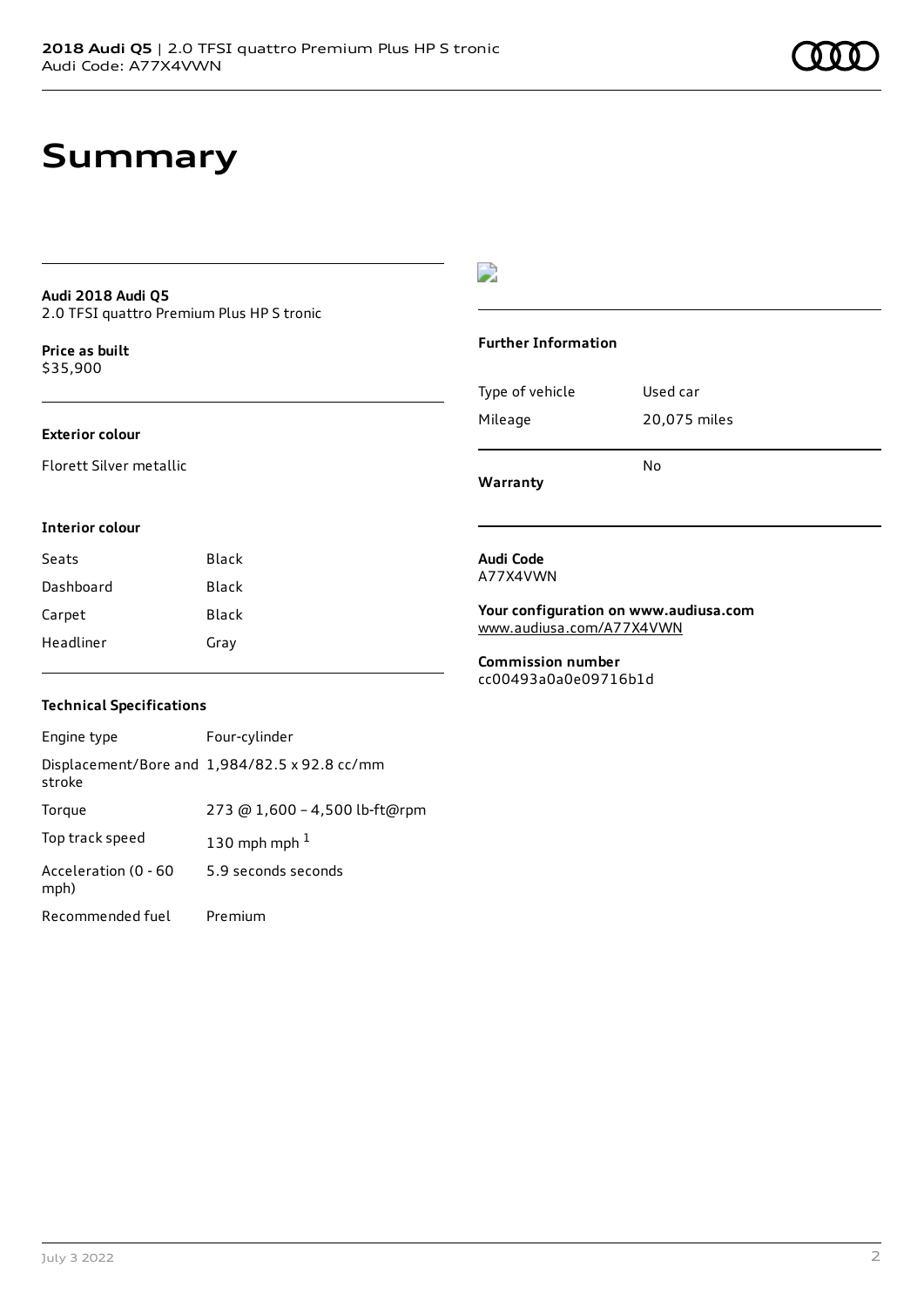# **Equipment**

Florett Silver metallic

Audi advanced key-keyless start, stop and entry

Power-adjustable, auto-dimming, power-folding, heated exterior side mirrors with memory

Full LED headlights

Automatic headlights

19" 235/55 all-season tires

Aluminum trim around exterior windows

19" 5-arm-wing design wheels

Panoramic sunroof

Aluminum door sill inlays







**(1/2)**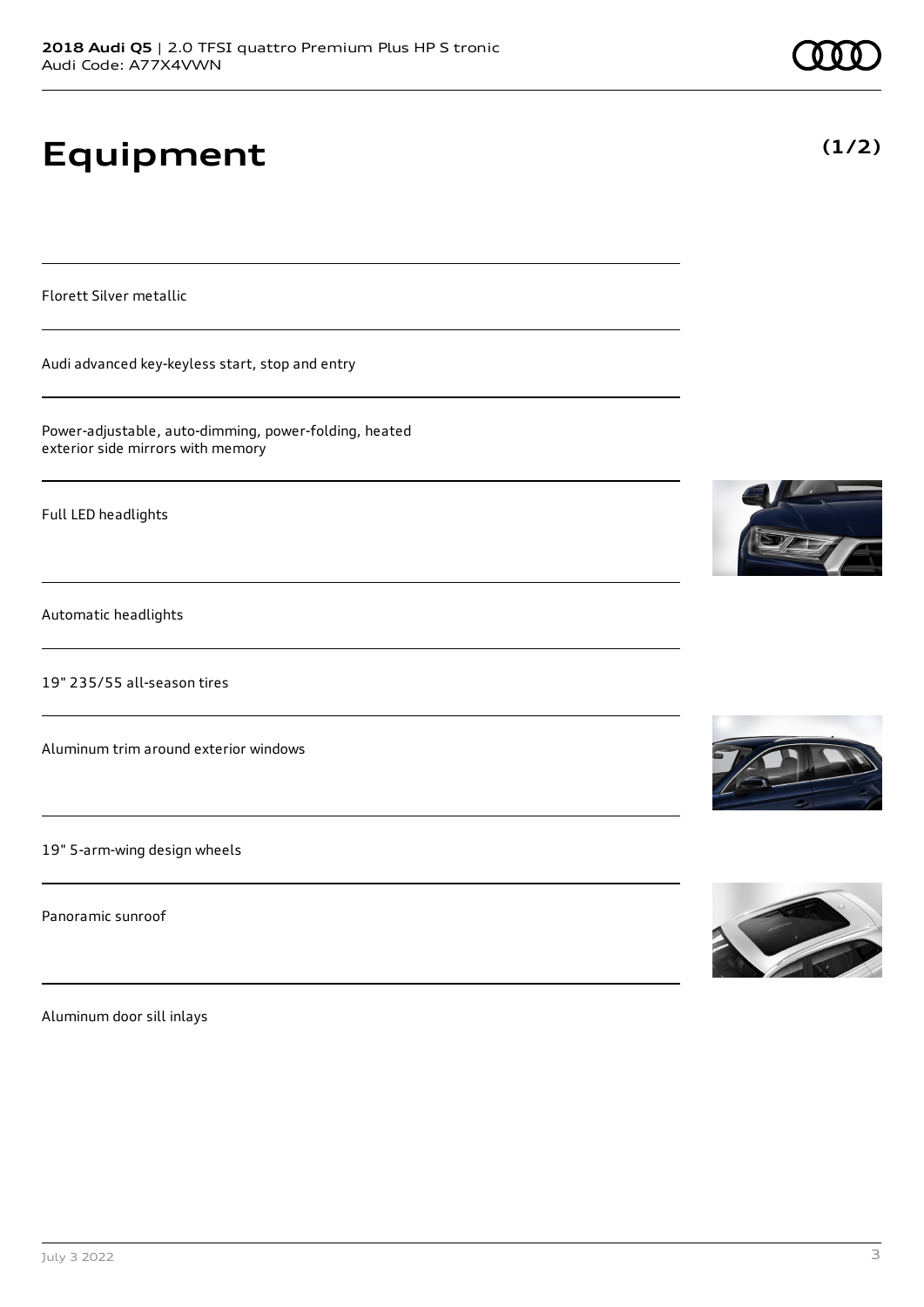# **Equipment**

Heated front seats

High-gloss Gray Oak Wood inlays

Parking system plus

Audi pre sense® rear

Audi side assist

SiriusXM® Satellite Radio





**(2/2)**

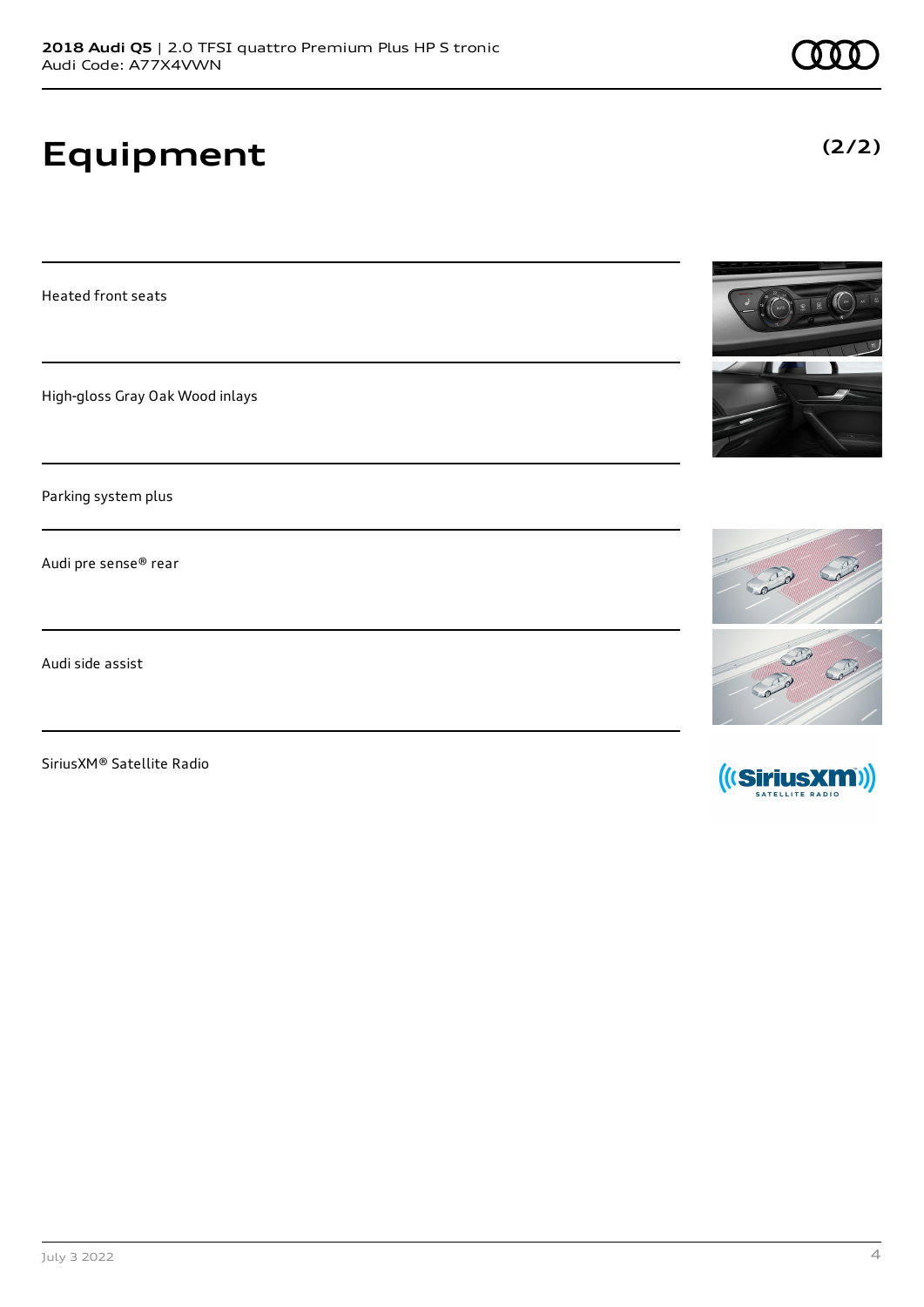# **Standard features**

# **Safety and Security**

| 4UB             | Driver and front passenger airbags                                  |
|-----------------|---------------------------------------------------------------------|
| UH1             | Electromechanical parking brake                                     |
| 8T <sub>2</sub> | Cruise control with coast, resume and<br>accelerate features        |
| VC <sub>2</sub> | Garage door opener (HomeLink®)                                      |
| 4H3             | Integrated child door locks in rear doors                           |
| QZ7             | Electromechanical power steering                                    |
| 7K6             | Tire-pressure monitoring system                                     |
| 4X3             | Front thorax side airbags and Sideguard®<br>head curtain airbags    |
| 8N6             | Rain/light sensor for automatic windshield<br>wipers and headlights |
| 3B7             | Lower Anchors and Tethers for Children<br>(LATCH) in rear seats     |

| <b>Interior</b> |                                                                                     |
|-----------------|-------------------------------------------------------------------------------------|
| <b>9AO</b>      | Three-zone automatic climate control                                                |
| 417             | Auto-dimming interior rear view mirror with<br>digital compass                      |
| 001             | LED interior lighting package                                                       |
| 1 XW            | Three-spoke multifunction steering wheel                                            |
| 7F9             | Leather-wrapped gear selector                                                       |
| 4F7             | Power tailgate                                                                      |
| 5XF             | Driver and front-passenger extendable sun<br>visors with illuminated vanity mirrors |
| 3NS             | Sliding, split folding 40/20/40 rear<br>seatbacks with adjustable recline           |
| 7HA             | Without extended leather package                                                    |
| N1F             | Leather seating surfaces                                                            |

# **Exterior**

| VW1 | Rear privacy glass                       |
|-----|------------------------------------------|
| 8SP | LED taillights with dynamic turn signals |
| 5]1 | Adaptive rear spoiler                    |
| 3S1 | Aluminum roof rails                      |
| 1BA | Dynamic suspension system                |
| 1S1 | Car jack                                 |
| 1D8 | Provision for towing bracket             |
|     |                                          |

# **Interior**

| QE1 | Storage package |
|-----|-----------------|
|     |                 |

- 4M3 Four beverage holders
- 6NJ Cloth headliner

# **Infotainment and Driver Assistance**

| Audi pre sense® basic and Audi pre sense®<br>city                                                                     |
|-----------------------------------------------------------------------------------------------------------------------|
| Audi drive select                                                                                                     |
| Audi smartphone interface including Apple<br>CarPlay <sup>™</sup> and Google™ Android Auto™ for<br>compatible devices |
| Rear view camera                                                                                                      |
| Audi sound system                                                                                                     |
| Driver information system                                                                                             |
| Connectivity package                                                                                                  |
| $MMI®$ radio                                                                                                          |
| BLUETOOTH <sup>®</sup> wireless technology<br>preparation for compatible devices                                      |
|                                                                                                                       |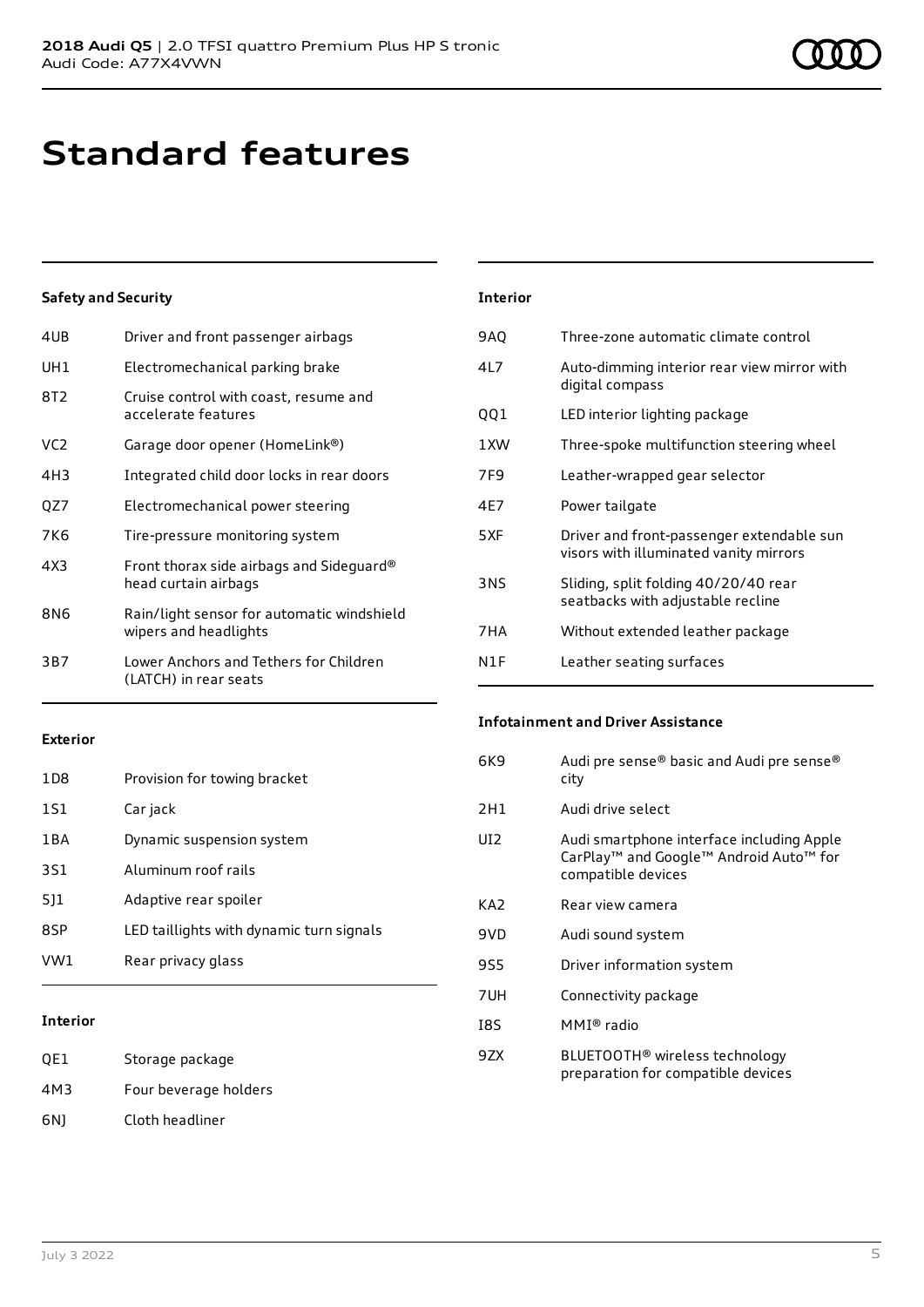# **Dealer remarks**

Located at Ferrari of Miami at 1550 Biscayne Blvd, Miami, FL 33132. Please contact our Pre-Owned Sales Manager, Andres Cruz at 305-476-3052 - acruz@ferrariofmia.com, for more information. The Collection Is Not Responsible for Typographical Errors.

### REST EASY!

With its 1-Owner & Buyback Qualified CARFAX report, you can rest easy with this Q5 purchase.

# VERY LOW MILES!

At just 20058 miles, this 2018 Audi provides great value.

### KEY FEATURES AND OPTIONS

Comes equipped with: Air Conditioning, Rear Air Conditioning.

This Audi Q5 also includes Climate Control, Power Passenger Seat, Cruise Control, Privacy Glass/Tinted Windows, Power Steering, Roof Rack, Steering Radio Controls, Moonroof, Leather Shifter, ABS Brakes, Passenger Airbag, Intermittent Wipers, Side Airbags, Dynamic Stability, Keyless Entry, Rear Defogger, Security System, AM/FM, Rear Spoiler, Daytime Running Lights, Tire Pressure Monitor, HD Radio, Panoramic Roof.

BUY WITH CONFIDENCE! CARFAX 1-Owner Q5 and CARFAX Buyback Guarantee qualified!

### AUDI CERTIFIED PRE-OWNED

This Certified Audi includes a 300 point inspection, 24/7 roadside assistance, a warranty of: Audi Certified Pre-Owned Warranty will cover vehicle for 1 year/unlimited mileage. Your Certified Pre-Owned vehicle warranty coverage expires 5 years from vehicle original in service date. Audi CPO Limited Warranty coverage begins upon expiration of the New Vehicle Limited Warranty.

# VERY LOW MILES!

At just 20075 miles, this 2018 Audi provides great value.

### LOADED WITH VALUE!

Comes equipped with: Air Conditioning, Rear Air Conditioning.

This Audi Q5 also includes Climate Control, Power Passenger Seat, Cruise Control, Privacy Glass/Tinted Windows, Power Steering, Roof Rack, Steering Radio Controls, Moonroof, Leather Shifter, ABS Brakes, Passenger Airbag, Intermittent Wipers, Side Airbags, Dynamic Stability, Keyless Entry, Rear Defogger, Security System, AM/FM, Rear Spoiler, Daytime Running Lights, Tire Pressure Monitor, HD Radio, Panoramic Roof. Air Conditioning, Climate Control, Cruise Control, Tinted Windows, Power Steering, Leather Shifter, Power Passenger Seat, Roof Rack, Rear Air Conditioning, Steering Wheel Radio Controls, Moonroof, Passenger Airbag, Side Airbags, Keyless Entry, Security System, ABS Brakes, Dynamic Stability, Rear Defogger, Intermittent Wipers, AM/FM, Aluminum Wheels, Leather Interior Surface, 4-Wheel Disc Brakes, Adjustable Steering Wheel, Auto-Dimming Rearview Mirror, Automatic Headlights, Auxiliary Audio Input, Back-Up Camera, Bluetooth Connection, Brake Assist, Bucket Seats, Child Safety Locks, Daytime Running Lights, Driver Adjustable Lumbar, Driver Air Bag, Driver Illuminated Vanity Mirror, Driver Vanity Mirror, Engine Immobilizer, Floor Mats, Front Collision Mitigation, Front Head Air Bag, HD Radio, Headlights-Auto-Leveling, Heated Front Seat(s), MP3 Player, Panoramic Roof, Pass-Through Rear Seat, Passenger Illuminated Visor Mirror, Passenger Vanity Mirror, Power Driver Seat, Power Liftgate, Rain Sensing Wipers, Rear Bench Seat, Rear Head Air Bag, Rear Spoiler, Remote Trunk Release, Requires Subscription, Smart Device Integration, Temporary Spare Tire, Tire Pressure Monitor, Tires - Front All-Season, Tires - Rear All-Season, Turbocharged, Universal Garage Door Opener, Woodgrain Interior Trim Daytime Ru...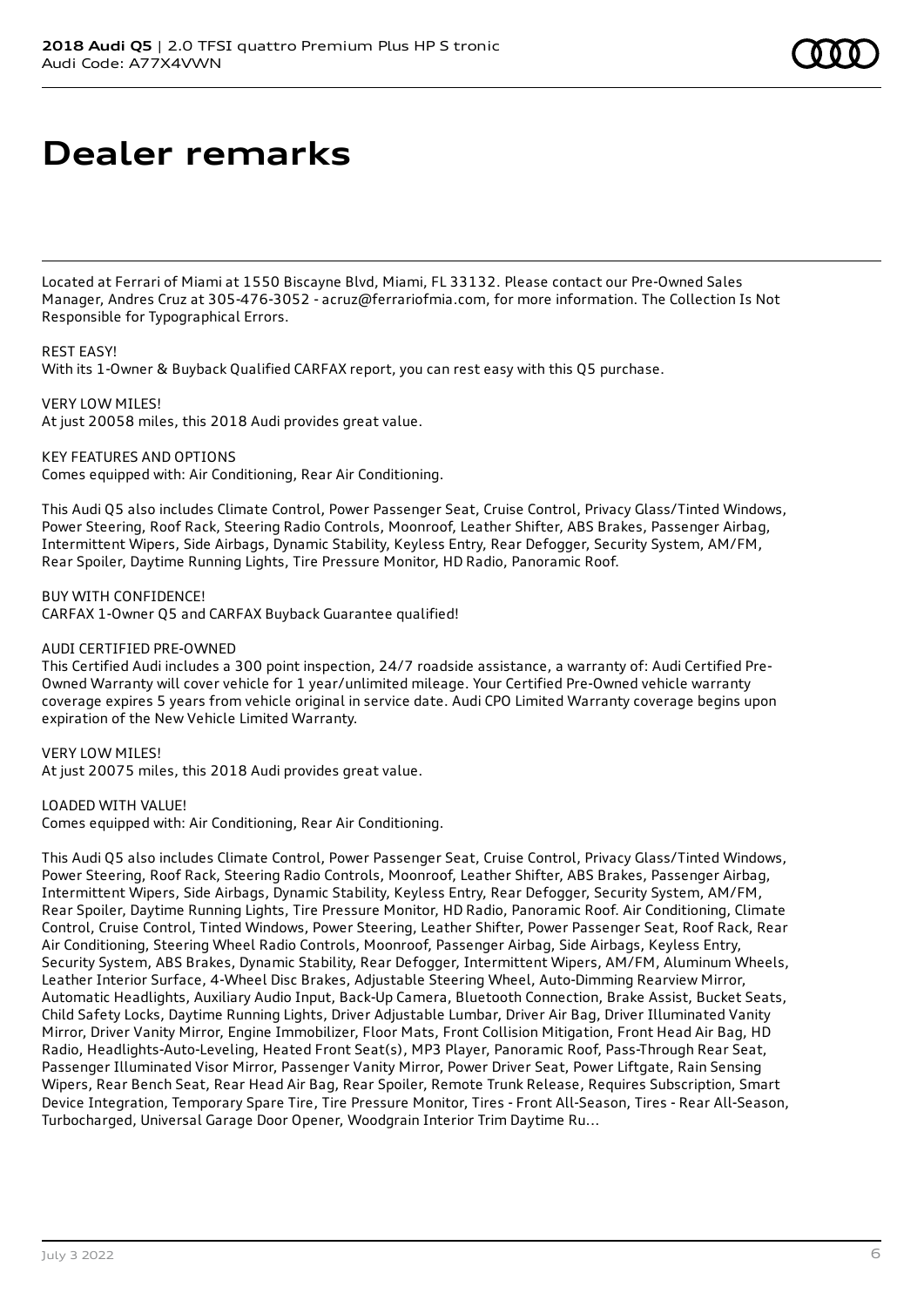# **Technical Specifications**

| engine                                      |                                                                                                  | body                     |                                                                                                                                 |
|---------------------------------------------|--------------------------------------------------------------------------------------------------|--------------------------|---------------------------------------------------------------------------------------------------------------------------------|
| Engine type                                 | Four-cylinder                                                                                    | Material                 | Multi-material body construction                                                                                                |
| Displacement                                | 2.01                                                                                             |                          | (steel and aluminum composition)                                                                                                |
| Max. output ps/hp                           | 252 @ 5,000 - 6,000 @ rpm                                                                        |                          |                                                                                                                                 |
| Towing capacity                             | Trailer hitch provision with 4,400-lb<br>maximum towing capacity and 440-<br>Ib tongue weight lb | warranty<br>Warranty     | 4-year/50,000-mile Audi New                                                                                                     |
| Torque                                      | 273 @ 1,600 - 4,500 lb-ft@rpm                                                                    |                          | Vehicle Limited Warranty                                                                                                        |
| Valvetrain                                  | 16-valve DOHC with Audi valvelift<br>system                                                      | Maintenance              | 12-month/10,000-mile (whichever<br>occurs first) NO CHARGE first<br>scheduled maintenance                                       |
| Acceleration (0 - 60<br>mph)                | 5.9 seconds seconds                                                                              |                          |                                                                                                                                 |
| Engine block                                | Cast-iron                                                                                        | <b>Electrical system</b> |                                                                                                                                 |
| Induction/fuel injection Turbocharged/TFSI® |                                                                                                  | Alternator               | 110-150 A                                                                                                                       |
| Cylinder head                               | Aluminum-alloy                                                                                   | Battery                  | 420 A/75 Ah                                                                                                                     |
|                                             | Displacement/Bore and 1,984/82.5 x 92.8 cc/mm                                                    |                          |                                                                                                                                 |
| stroke                                      |                                                                                                  | <b>Driveline</b>         |                                                                                                                                 |
| Top track speed <sup>1</sup>                | 130 mph mph                                                                                      | Gear ratios: 6th         | 0.508:1                                                                                                                         |
|                                             |                                                                                                  | Gear ratios: Final Drive | 5.302:1                                                                                                                         |
| steering                                    |                                                                                                  | Gear ratios: 7th         | 0.386:1                                                                                                                         |
| Steering type                               | Electromechanical power steering                                                                 | Gear ratios: 4th         | 1.057:1                                                                                                                         |
| Turning diameter, curb- 38.4 ft<br>to-curb  | system                                                                                           | Transmission             | Seven-speed S tronic® dual-clutch<br>automatic transmission and<br>quattro <sup>®</sup> all-wheel drive with ultra <sup>®</sup> |
| Steering ratio                              | 15.8:1                                                                                           |                          | technology                                                                                                                      |
|                                             |                                                                                                  | Gear ratios: 5th         | 0.738:1                                                                                                                         |
| suspension                                  |                                                                                                  | Gear ratios: 2nd         | 2.190:1                                                                                                                         |
|                                             |                                                                                                  | Gear ratios: 3rd         | 1.517:1                                                                                                                         |
| Front axle                                  | Five-link front suspension                                                                       | Gear ratios: Reverse     | 2.750:1                                                                                                                         |
| Rear axle                                   | Five-link rear suspension                                                                        | Gear ratios: 1st         | 3.188:1                                                                                                                         |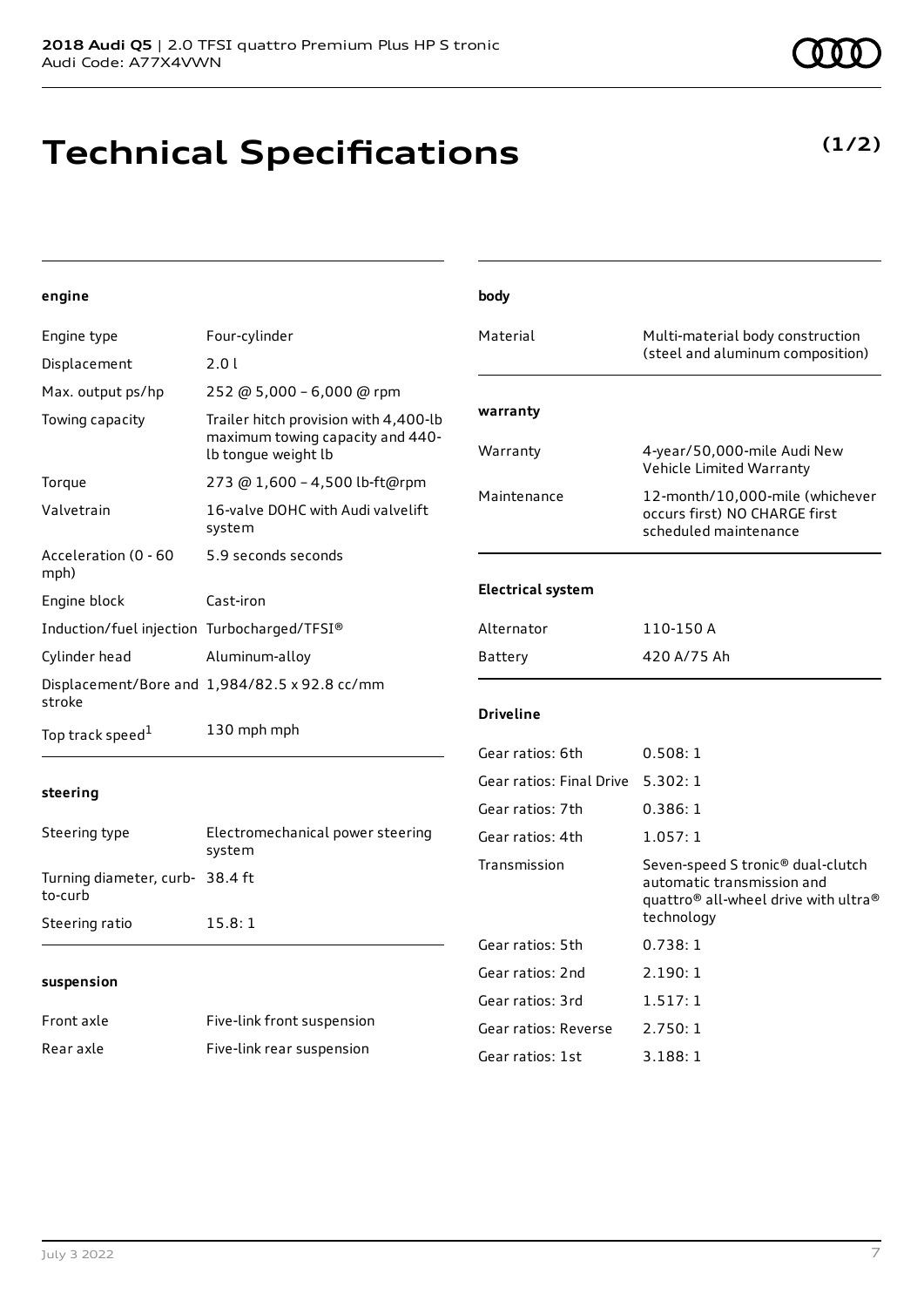# **Technical Specifications**

#### July 3 2022 8

# **Brake system**

| Front brakes | 13.3 (ventilated disc) in |
|--------------|---------------------------|
| Rear brakes  | 13.0 (ventilated disc) in |

# **Exterior Measurements**

| Height                           | 65.3 in  |
|----------------------------------|----------|
| Overall width without<br>mirrors | 74.5 in  |
| Length                           | 183.6 in |
| Wheelbase                        | 111.0 in |
| Drag coefficient                 | 0.32 Cw  |
| Overall width with<br>mirrors    | 84.3 in  |
| Track rear                       | 63.3 in  |
| Track front                      | 63.6 in  |
| Curb weight                      | 4,045 lb |
| Ground clearance,<br>loaded      | 8.2 in   |

# **Interior measurements**

| Seating capacity                          | 5                      |
|-------------------------------------------|------------------------|
| Shoulder room, rear                       | 56.5 in                |
| Head room with front<br>sunroof           | $40.2$ in              |
| Leg room, rear                            | 37.8 in                |
| Shoulder room, front                      | 57.7 in                |
| Head room with rear<br>sunroof            | 37.7 in                |
| Head room, rear                           | 39.3 in                |
| Leg room, front                           | 41.0 in                |
| Head room, front                          | 41.7 in                |
| Cargo volume, rear<br>seatbacks up/folded | 26.8/60.4 cu ft, cu ft |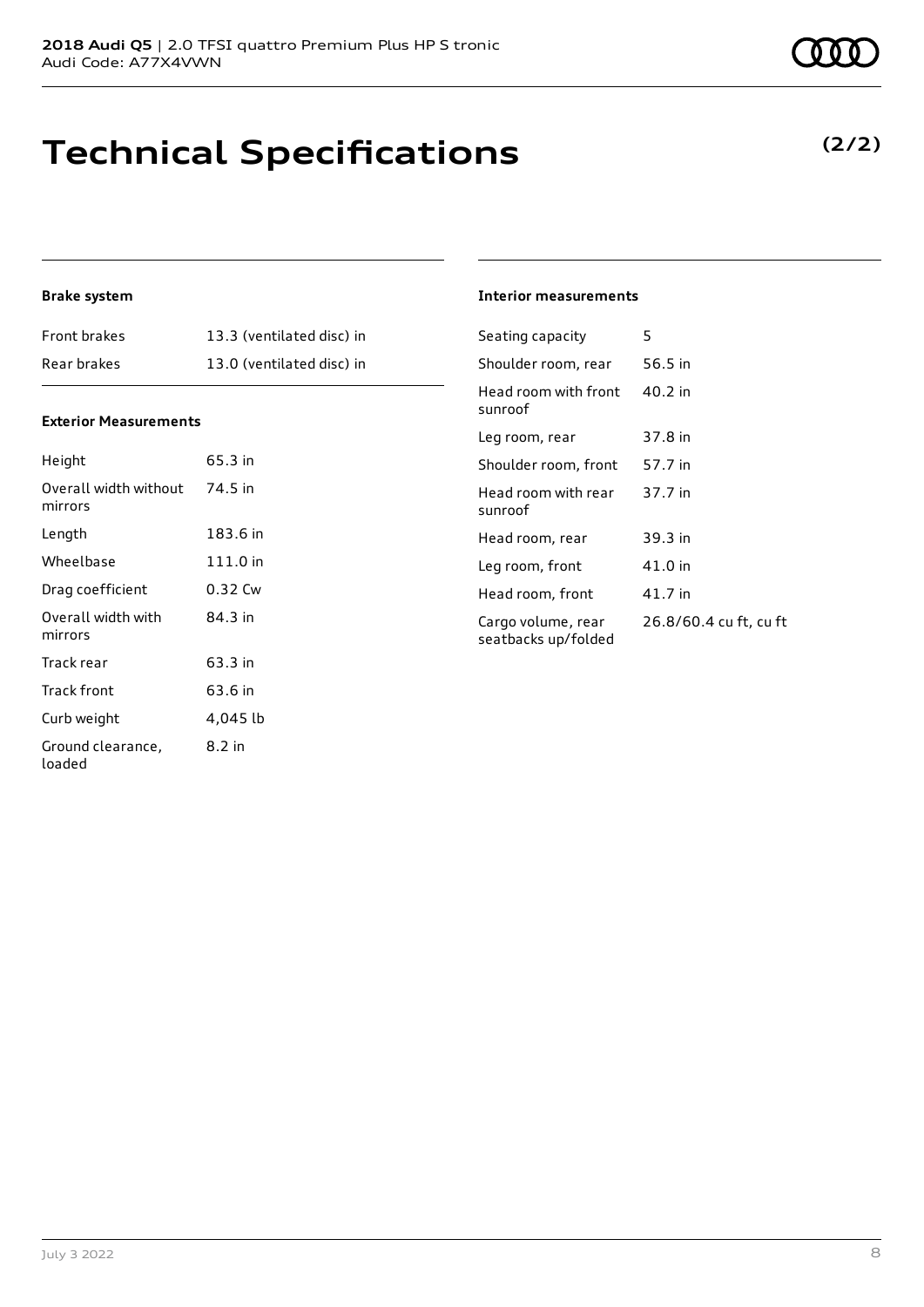# **Consumption- and emission**

# **Consumption by NEDC**

| urban       | $23$ mpg |
|-------------|----------|
| extra-urban | 27 mpg   |
| combined    | $25$ mpg |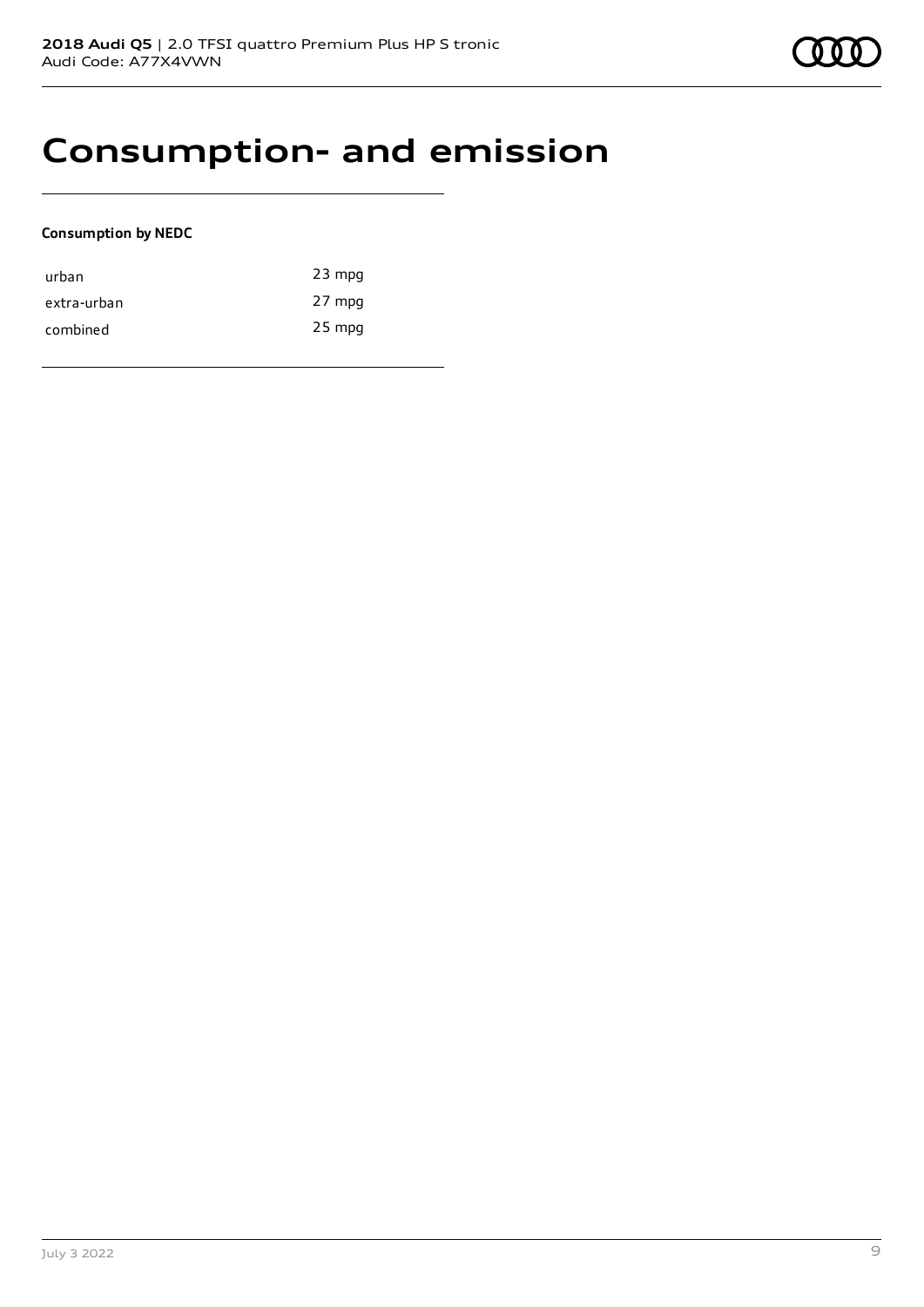# **Contact**

Dealer **The Collection Audi**

200 Bird Rd 33146 Coral Gables FL

Phone: +13054445555 FAX: 7869245511

www: [https://www.thecollectionaudimiami.com](https://www.thecollectionaudimiami.com/)